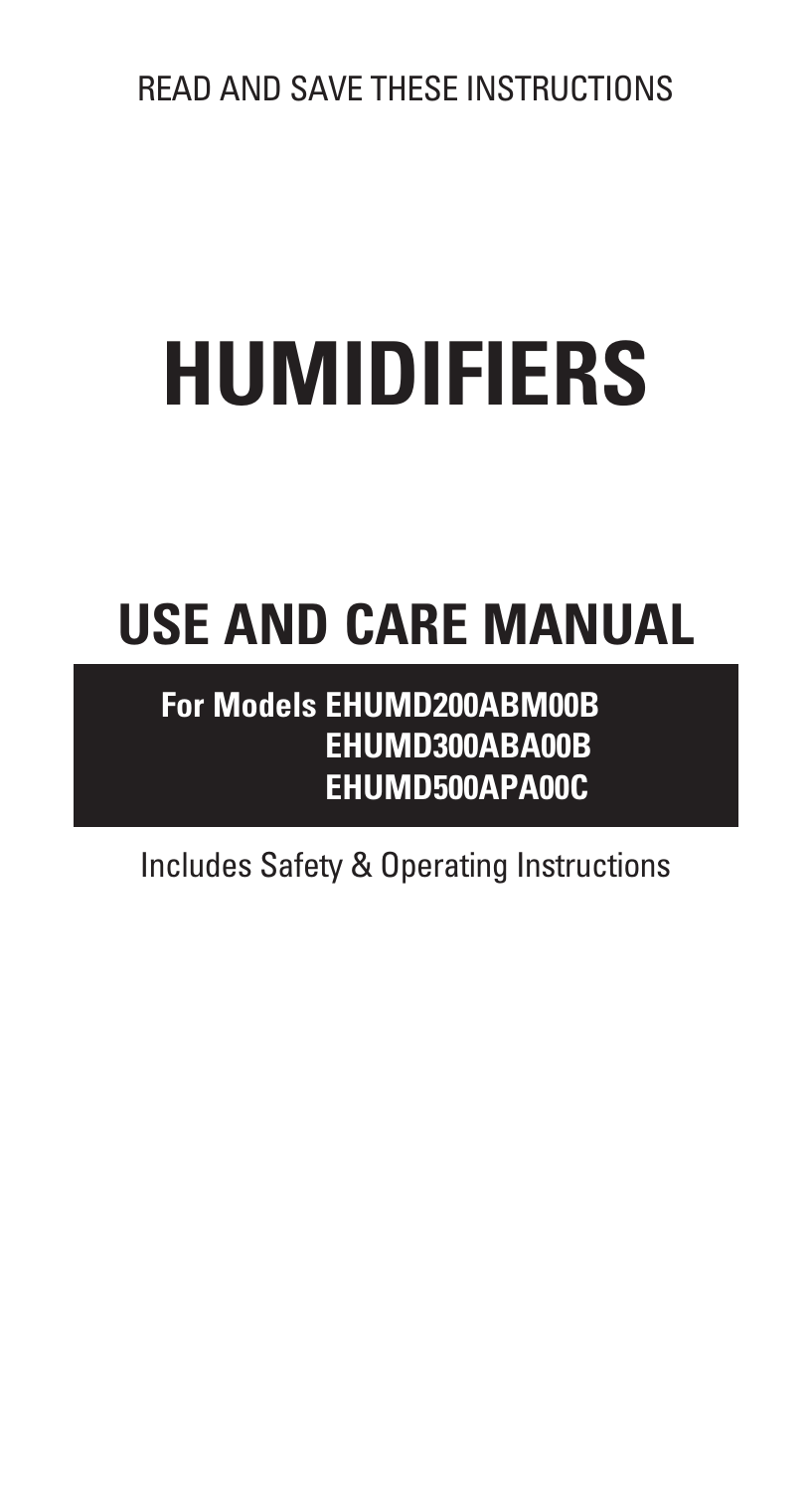| Operating Instructions                    |
|-------------------------------------------|
|                                           |
|                                           |
|                                           |
|                                           |
|                                           |
|                                           |
| <b>MAINTENANCE INSTRUCTIONS</b>           |
| Models EHUMD200ABM00B, EHUMD300ABA00B. 10 |
|                                           |

# **INTRODUCTION**

Thank you for your recent purchase of our humidifier. The addition of this product to your heating and cooling system will increase your level of comfort by adding just the right amount of moisture to your indoor environment. During the heating season, your humidifier will not only make you feel more comfortable, but it will help protect your home and your furnishings as well.

Your new humidifier is easy to use and easy to live with. Simple maintenance is required on a periodic basis to keep it in peak operating condition. This Use and Care manual will outline these steps for you, as well as other basic operating procedures so you can enjoy the full benefits of your new humidifier.

### **How Your Humidifier Operates:**

During the winter, your comfort relies on two things: the perfect temperature and the perfect amount of moisture. Your new humidifier will provide your home with the recommended indoor relative humidity to ensure your comfort all winter long.

#### **Replacement Humidifier Pads are available from your installing dealer.**

# **TABLE OF CONTENTS**

Disconnect Electrical Power and Shut Off Water Supply Before Servicing. Failure to follow this warning may cause property damage, personal injury or death.

# **CAUTION PERSONAL INJURY HAZARD.**

Turn Humidifier Control to "OFF" or lowest setting before servicing. Sudden operation may cause personal injury or property damage.

# **PRINCIPLE OF OPERATION**

Your new humidifier has been installed to operate in conjunction with your furnace. When the Humidifier Control calls for humidity and the furnace blower is operating, water flows to the distribution tray located at the top of the humidifier. The water is evenly distributed across the width of the tray and over the Humidifier Pad. Dry, hot air is moved through this moisture laden Humidifier Pad where it is evaporated into a vapor. This humidified air is circulated throughout your home. Humidified air helps to reduce static electricity, prevents wood furniture from drying out, helps prevent nasal passages from becoming too dry and makes your home more comfortable.

### **Important Notes About Your Humidifier:**

When the humidifier is operating, there will be a small, steady stream of water to drain. Do not use the saddle valve to regulate the water flow. The saddle valve is designed to be either completely open or completely closed.

Although your humidifier incorporates a self-flushing action, the Humidifier Pad will develop mineral build-up over time. **To assure high capacity, troublefree performance the Humidifier Pad should be replaced annually.**

**For water distribution trays with a synthetic fabric liner:** The synthetic fabric liner provides an even water flow over the Humidifier Pad. It is normal for some mineral deposits to form in the distribution tray as it dries out between humidification cycles. These deposits can actually help distribute water in the tray, but if they form enough to block the openings, they should be removed as described in the "Periodic Preventative Maintenance" section of this manual.

**For water distribution trays with a granular coating:** The coating on the bottom of the distribution tray provides an even flow of water over the Humidifier Pad. **Do not clean the mineral scale off the bottom of the distribution tray at the end of the humidification season.** The scale actually provides an excellent track for the water to follow.

©2021 Trane. All rights reserved.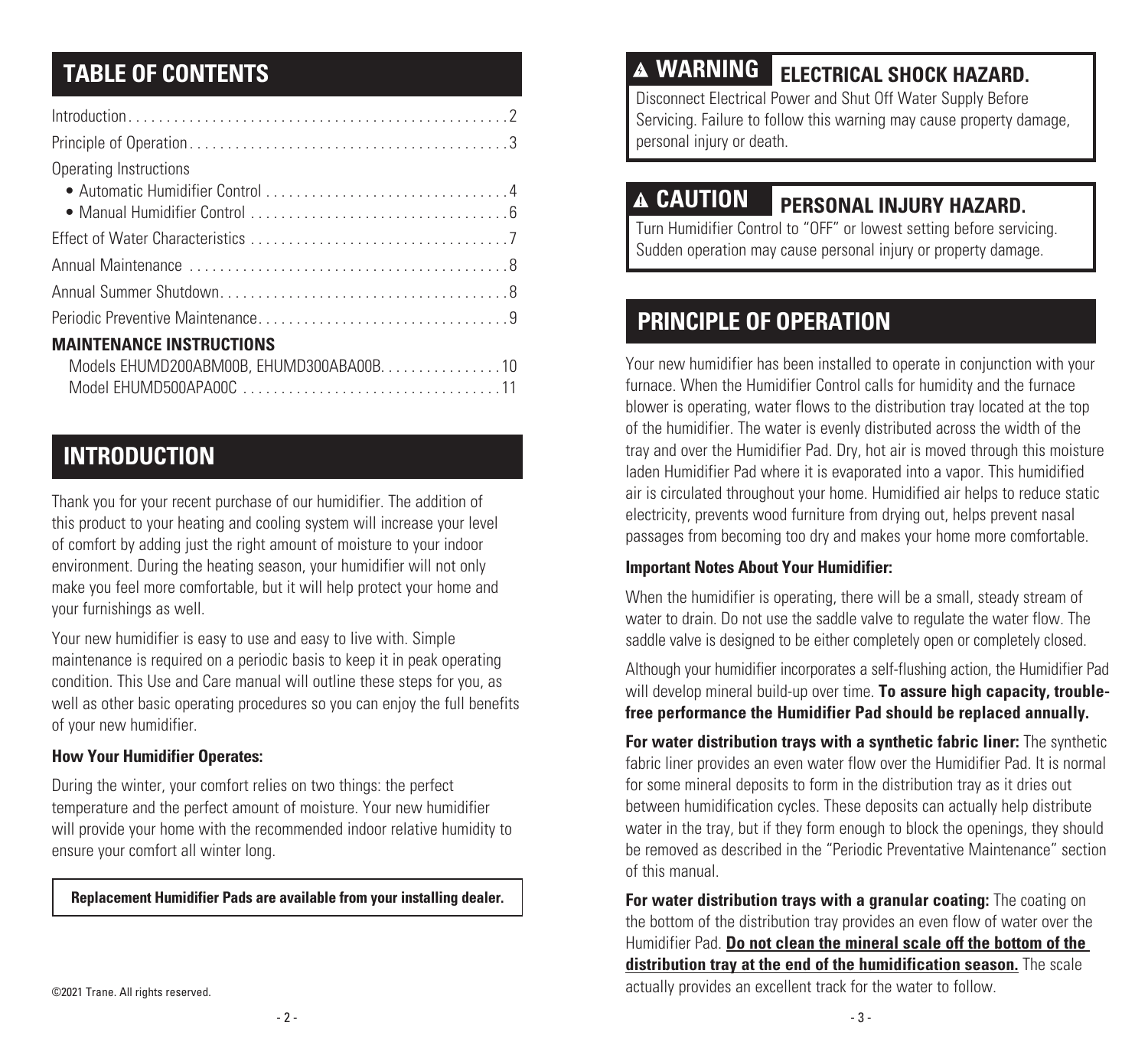# **OPERATING INSTRUCTIONS**

# **Models EHUMD300ABA00B and EHUMD500APA00C with Automatic Humidifier Control:** (for Manual Humidifier Control – see page 5)

Your Automatic Humidifier Control is installed in the cold air return. During the first heating season, your Automatic Humidifier Control needs to be set initially to match your home's condition. Please follow these steps when adjusting your Control (refer to Figure A).

- 1. Turn the dial setting knob to "5," which is within the normal range. During the next 24-48 hours it may be necessary to adjust the dial for more or less humidity, depending on your personal comfort and home's requirements. Refer to the "Operation Guide" (Table 1).
- 2. During the coldest portion of the first heating season, minor adjustments may be necessary. This is dependent upon your individual home construction, refer to the "Operation Guide" (Table 1).

| <b>TABLE 1 - Operation Guide</b> |                                                                                                                                                                     |  |  |
|----------------------------------|---------------------------------------------------------------------------------------------------------------------------------------------------------------------|--|--|
| <b>Condition</b>                 | <b>Solution</b>                                                                                                                                                     |  |  |
| Condensation on windows          | Reduce the setting on the control dial<br>by 1 increment.                                                                                                           |  |  |
| Lack of humidity                 | Increase the setting on the control dial<br>by 1 increment.                                                                                                         |  |  |
| Humidifier does not operate      | Turn dial to "Test." Make certain furnace<br>and blower are operating. If humidifier<br>still doesn't operate, consult your air<br>conditioning and heating dealer. |  |  |
| Humidifier won't shut off        | Turn dial to "Off." If humidifier continues<br>to operate, consult your air conditioning<br>and heating dealer.                                                     |  |  |
| Test mode                        | System operation is checked by setting<br>the knob to "Test." Make certain furnace<br>and blower are operating. Humidifier will<br>operate for one minute.          |  |  |

The relative humidity in your home will now be accurately controlled to meet your needs and should not need further adjustment during future heating seasons. Make note of the dial setting in the event you temporarily move the knob when performing annual maintenance of the Humidifier.

#### **FIGURE A**



**AUTOMATIC MODE** 

Your Automatic Humidifier, is a high precision system that will accurately maintain the relative humidity in your home. For every 1°F change in outdoor temperature, the Control will automatically adjust the indoor relative humidity (RH) by  $1/2\%$ . If you would like to determine the RH in your home, follow these steps:

- 1. Determine the outdoor temperature.
- 2. Activate the furnace blower by setting your thermostat fan switch to the "On" position, or setting your thermostat to a higher temperature.
- 3. Turn the Humidifier Control dial setting to the "Off" position. Then, slowly turn the dial clockwise until you hear the solenoid valve "click on." Next, slowly turn the dial counter clockwise until you hear the solenoid valve "click off." At this point, make note of the dial setting.
- 4. Locate your dial setting on Table 2. Follow the dial setting to the right until it intersects with the current outdoor temperature. This is the relative humidity in your home under existing conditions.
- 5. Return the thermostat and the Humidifier Control to their original settings.

|              |   | Outdoor Temperature (°F) |    |    |    |    |    |
|--------------|---|--------------------------|----|----|----|----|----|
|              |   | $-10$                    | 0  | 10 | 20 | 30 | 40 |
| Dial Setting | 1 | 10                       | 10 | 10 | 15 | 20 | 25 |
|              | 2 | 10                       | 10 | 15 | 20 | 25 | 30 |
|              | 3 | 10                       | 15 | 20 | 25 | 30 | 35 |
|              | 4 | 15                       | 20 | 25 | 30 | 35 | 40 |
|              | 5 | 20                       | 25 | 30 | 35 | 40 | 45 |
|              | 6 | 25                       | 30 | 35 | 40 | 45 | 45 |
|              | 7 | 30                       | 35 | 40 | 45 | 45 | 45 |

## **TABLE 2 – % Relative Humidity Guide**

As an example, if the outdoor temperature is 20°F, and, following step 3, the humidifier turns off at "5" on the dial range, then the RH in your home is 35%.

The Automatic Humidifier will accurately control the humidity in your home to a maximum of 45% RH and a minimum of 10% RH. The values of outdoor temperature and dial settings may fall in between or outside of the listed values in Table 2. In these cases, you can only approximate your home's actual indoor RH.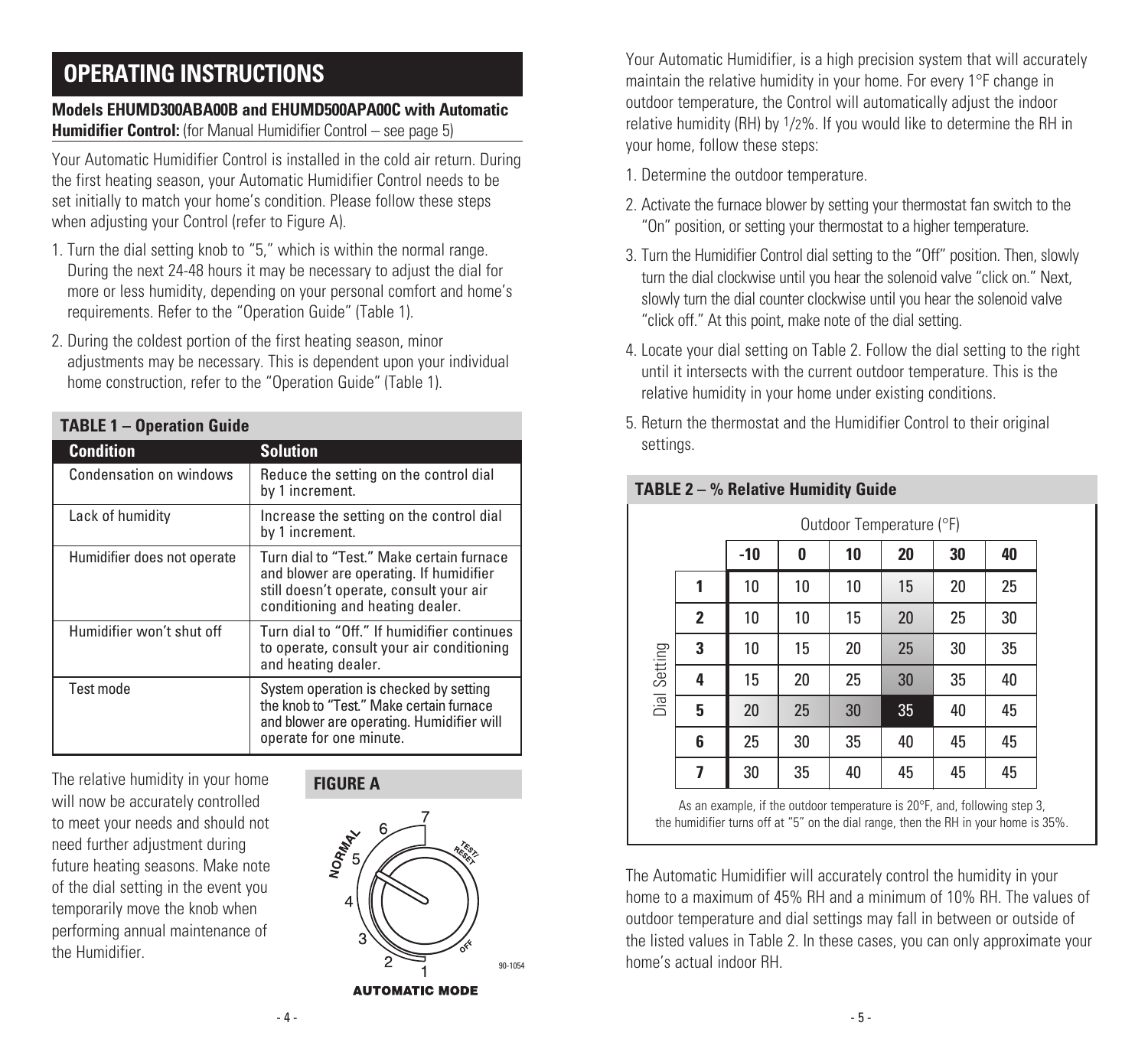To check the humidifier's operation, note the Control setting and set the Automatic Humidifier Control to the test mode when the furnace blower motor is operating. Water will flow into the humidifier for 1 minute and then it will turn off. This insures the humidifier is operating properly. Do not leave the Control in the test mode as it will not operate. Reset the Control to it's original setting.

# **Model EHUMD200ABM00B with Manual Humidifier Control or Model EHUMD300ABA00B and EHUMD500APA00C with Automatic Humidifier Control in Manual Mode:**

(for Automatic Humidifier Control – see page 3)

The Manual Humidifier Control is installed either in the living area (typically near the thermostat) or in the cold air return. The Automatic Humidifier Control (in the Manual Mode) is installed in the cold air return. It is important to anticipate a drop in outdoor temperature and reduce the setting accordingly to avoid excessive condensation. For example, with an outdoor temperature of 20°F the recommended setting will be 35% relative humidity. If the temperature is expected to fall to  $0^{\circ}$ F that evening, then merely reduce the setting to 25% several hours prior to the temperature change.

The recommended settings on the Humidifier Control are based on years of research (see Table 3) and experience as to what is best for the average home. These settings represent a compromise between RH levels that would be most desirable for comfort reasons and humidity levels that are suitable for protection of your home. For example, a wintertime indoor RH of 50% may be considered ideal by some, but unfortunately, it probably would result in damage to your home. Observance of the recommended RH levels on your Humidifier Control, therefore, is an important safeguard. Condensation of water on inside windows in the form of fogging or frost is usually an indication of too high relative humidities. This same condensation can take place in other areas in your home with the possibility of damage resulting.

| <b>Outside Temperature</b> | <b>Recommended RH</b> |
|----------------------------|-----------------------|
| $+40^{\circ}F$             | 45%                   |
| $+30^{\circ}F$             | 40%                   |
| $+20^{\circ}F$             | 35%                   |
| $+10$ °F                   | 30%                   |
| 0°F                        | 25%                   |
| $-10$ °F                   | 20%                   |
| $-20^{\circ}F$             | 15%                   |

**TABLE 3 – Outdoor-Indoor Relative Humidity**

## The Humidifier Control is a precision instrument that can be used to determine the RH accurately in your home during the winter. Turn the dial to the lower setting, then reverse the dial direction slowly until a "click" is heard. At this point, read the RH on the dial. This will be very close to the actual RH in your home.

To check the humidifier operation, set the Humidifier Control above the click point, make sure that the water saddle valve is open and that there is electricity to the humidifier. Generally, the furnace and blower motor must be operating for the Humidifier Control to function. After the humidifier has operated for several minutes and water is entering the humidifier and coming out at the drain, reduce the Humidifier Control setting below the click point and the humidifier should automatically shut off. Now set the Humidifier Control dial at the recommended inside relative humidity, depending on the outside temperature. Follow the suggested settings prior to a drop in the outside temperature.

### **Additional Information**

Be sure to keep fireplace dampers closed when not in use. They provide an excellent escape route for heat, as well as humidity. Humidity is lost at an even faster rate than heat because water vapor tends to seek its own level and your humidifier would not be able to replace it even when running at full capacity.

On occasion, indoor moisture producing activities such as clothes drying, cooking, showers, etc., may raise the relative humidity level higher than it should be, even though the Humidifier is not operating. Telltale indications, again, are condensation or frost on cold surfaces such as windows, doors, walls, etc. If such condensation persists for several hours, your home should be ventilated to dissipate the potentially damaging excess moisture.

# **EFFECT OF WATER CHARACTERISTICS**

Your humidifier will operate effectively using either hot, cold, hard or mechanically softened water. Whether to use available tap water, even though it may be quite hard, or chemically softened water, is a common concern to homeowners when installing a humidifier. Because of the humidifier's design, most of these solids are effectively controlled by flushing them down the drain.

Water used in homes contains varying amounts of minerals. The residue remaining as a result of hard water evaporation is primarily calcium and magnesium components and is usually quite hard, scaly, and dense.

Residue from softened water tends to be soft and fluffy and has a greater volume than hard water residue. The service life of a Humidifier Pad may be extended by using hard water, but in either case, the Humidifier Pad should be changed once a year. This is why proper maintenance is important and necessary. Service hot water 140°F maximum, is recommended with flow through, drain type units for increasing capacity.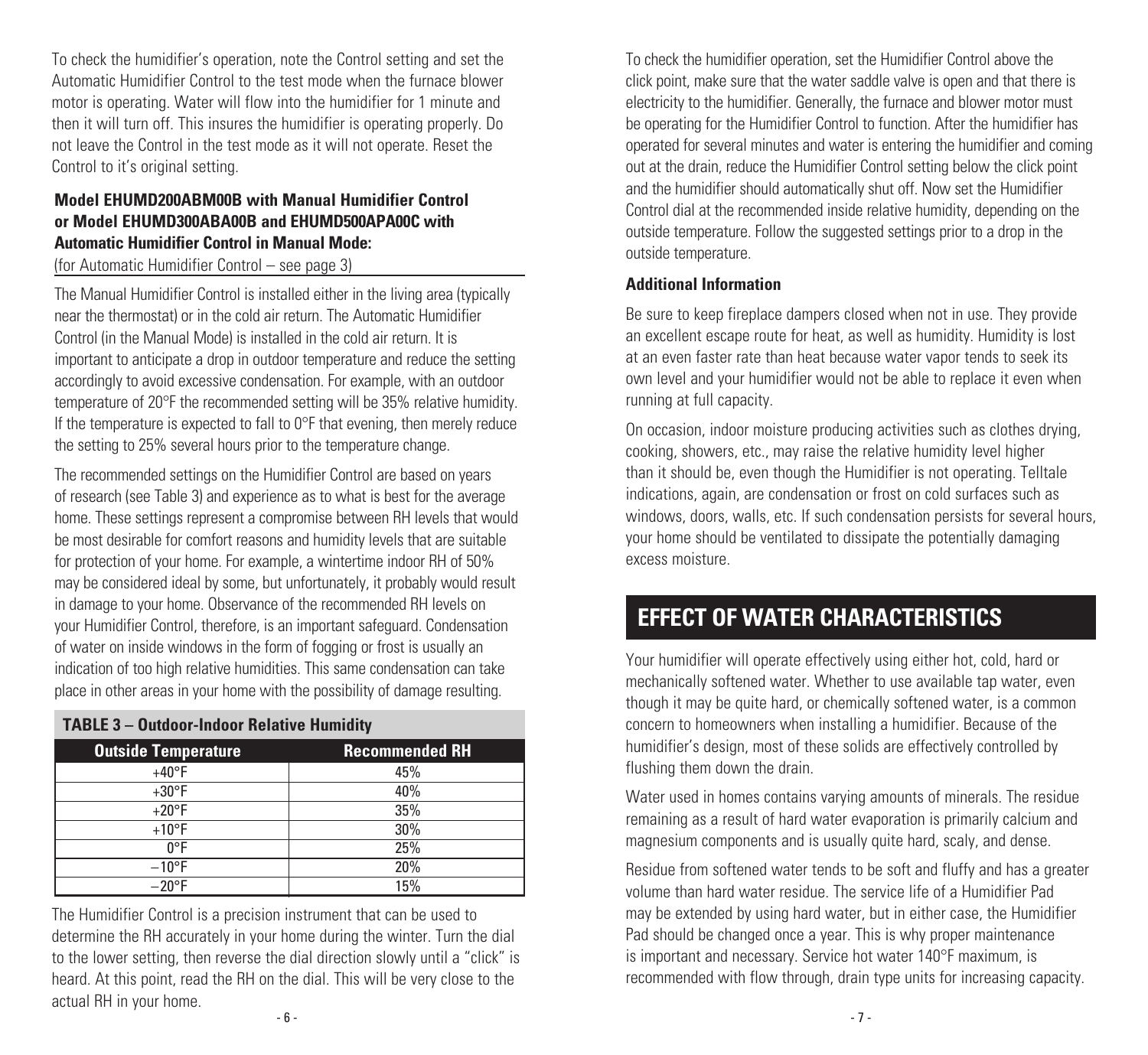# **ANNUAL MAINTENANCE**

# **For best performance, we recommend that you replace the Humidifier Pad in your Humidifier annually.**

To obtain a replacement:

- Call your heating and air conditioning dealer.
- Look in the Yellow Pages under Heating & Air Conditioning Contractors.
- If none of the above are successful and you still need information, please feel free to write us or send an email to our website.

# **ANNUAL SUMMER SHUTDOWN**

For Models EHUMD200ABM00B, EHUMD300ABA00B close the bypass damper.

# **AUTOMATIC HUMIDIFIER CONTROL:**

Humidifiers controlled by the Automatic Humidifier Control require no control adjustment. Shut off the water supply to the humidifier by closing the saddle valve.

# **MANUAL HUMIDIFIER CONTROL:**

For humidifiers controlled by a Manual Humidifier Control, simply turn the Control to the "Off" position. Shut off the water supply to the humidifier by closing the saddle valve.

# **PERIODIC PREVENTATIVE MAINTENANCE**

**A WARNING Disconnect Electrical Power and Shut Off Water** Supply Before Servicing. Failure to follow this warning may cause property damage, personal injury or death.

**CAUTION** Turn Humidifier Control to "OFF" or lowest setting before servicing. Sudden operation may cause personal injury or property damage.

NOTE: Periodic inspection and preventive maintenance of your total heating system is important for efficient and safe operation. Your heating dealer should perform humidifier service at the same time.

All models are equipped with an in-line water strainer and orifice as shown below. These parts should be inspected and cleaned periodically to assure continued proper humidifier performance.

# **WATER LINE INSPECTION AND SERVICE INSTRUCTIONS**



- 1. Disconnect electrical power to the furnace and shut off water supply.
- 2. Disconnect the water line at the inlet compression nut.
- 3. Remove the in-line strainer from inside the inlet side of the valve by using a small nail or wire.
- 4. Flush the in-line strainer clean or replace with a new strainer, Service Part No. SRA00859
- 5. Reconnect the inlet water line. **Double Wrench to Prevent Leaking.**
- 6. Disconnect the water feed tube at the outlet compression nut.
- 7. Inspect the water feed tube (plastic only) by gently flexing it and looking for cracks or signs of wear. Replace tube if it is cracked, brittle, or has been damaged.

8. Remove the orifice from the copper or plastic water feed tube and make sure this small opening is unplugged.

- 9. Replace the orifice and reconnect the water feed tube. **Double Wrench to Prevent Leaking.**
- 10. Remove the drain line from the bottom of the humidifier. If applicable, flex it to loosen any mineral deposits or blockages. Flush the drain line with water under pressure to clear it of any debris, and slip it back onto the drain fitting. If drain line does not clean properly, replace it. Inspect the drain line to make sure it has a constant downward slope and is not flattened or blocked.

11. Turn on water supply and reconnect electrical power to the furnace.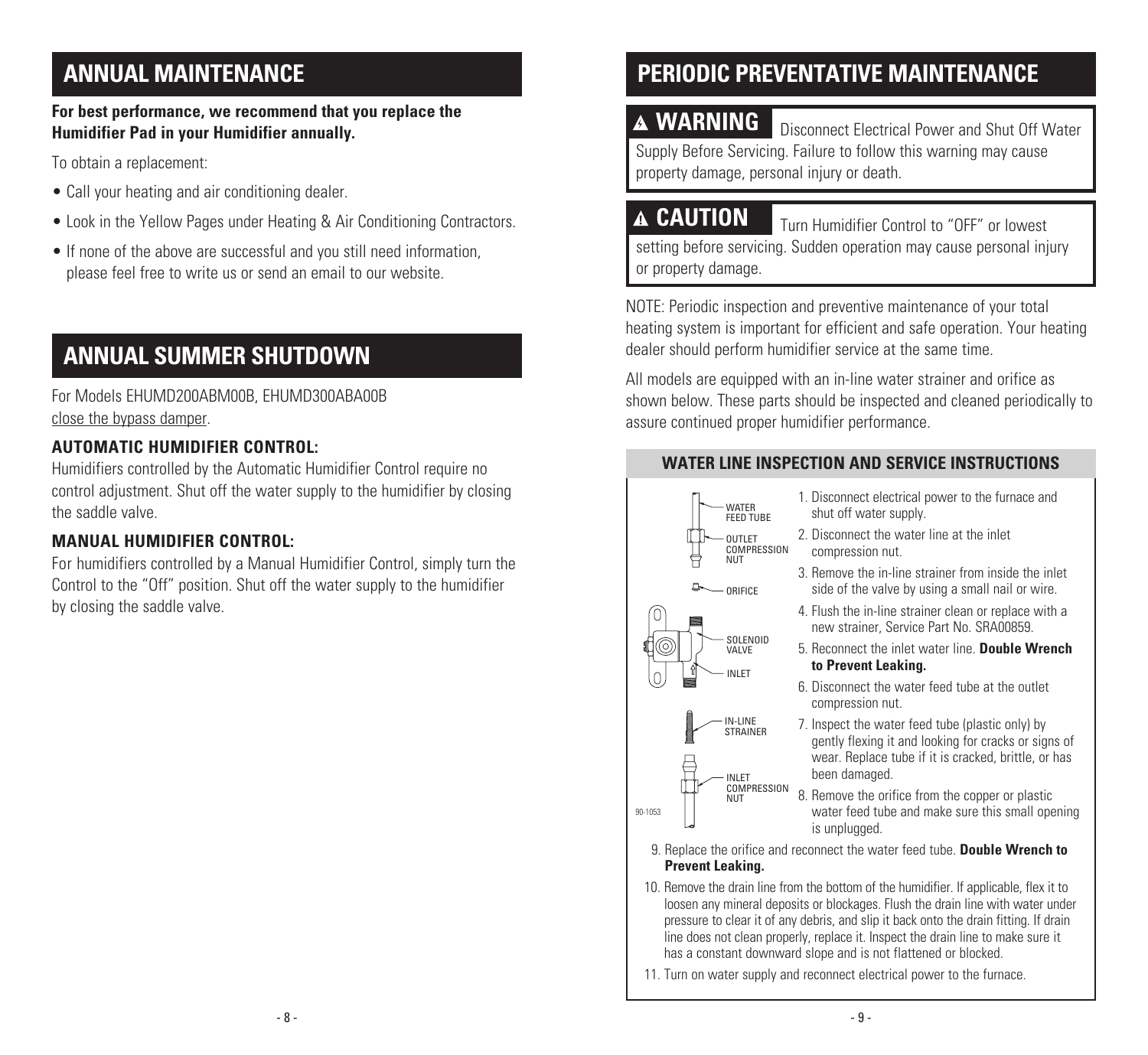# **MAINTENANCE INSTRUCTIONS for HUMIDIFIER MODELS EHUMD200ABM00B, EHUMD300ABA00B**

**A CAUTION** Turn Humidifier Control to "OFF" or lowest setting before servicing. Sudden operation may cause personal injury or property damage.



- 1. Note Humidifier Control setting and turn dial to the "OFF" position.
- 2. Turn off water supply. Turn the integral bypass damper (3) to the SUMMER position.
- 3. Press the tabs in the latches on the top and bottom of front cover (1) and pull cover off base with both hands. Set aside.
- 4. Carefully pull the plastic feed tube (2) out of the distribution tray (5) at the top of the evaporative assembly (4). Pull this assembly out by grasping at top and tipping out.
- 5. Unsnap the distribution tray (5) from the scale control insert (8). Lightly scrape out or brush off any mineral deposits, being careful not to stretch or loosen the synthetic fabric liner. Soaking the tray in vinegar or a lime-removing agent is helpful when trying to remove stubborn mineral deposits.
- 6. Slide the Humidifier Pad (7) out from the scale control insert (8). Clean the scale control insert of mineral deposits. Replace the Humidifier Pad annually with a BAYPAD01A1010A Humidifier Pad for Model EHUMD200ABM00B and BAYPAD02A1310A Humidifier Pad for Model EHUMD300ABA00B. Slide the Humidifier Pad back into the scale control insert with the colored spot up and snap the distribution tray (5) back into place.
- 7. Inspect the plastic feed tube (2) by gently flexing it and looking for cracks or signs of wear. Replace tube if it is cracked, brittle, or has been damaged.
- 8. Reinstall the evaporative assembly (4) into the humidifier by fitting its drain into the round receptacle at the base of the humidifier. Push the assembly in at the top until it snaps into place. Push the end of the feed tube (2) back firmly into the distribution tray and replace the front cover (1).
- 9. Remove the drain line (9) from the bottom of the humidifier. If applicable, flex it to loosen any mineral deposits or blockage. Then flush it with water under pressure. If it does not properly clear, replace it. Slip drain line back onto the drain fitting. Make sure the drain line has a constant downward slope and is not flattened or blocked.
- 10. Turn on the water supply. Return integral bypass damper (3) to appropriate position.
- 11. Check system operation:

**MODELS EHUMD200ABM00B, EHUMD300ABA00B**

**MODELS EHUMD200ABM00B,** 

EHUMD300ABA00B

- **Manual Humidifier Control (EHUMD200ABM00B):** With the furnace blower operating and the furnace calling for heat, turn up Control and check system operation.
- **Automatic Humidifier Control (EHUMD300ABA00B):** (Automatic or Manual mode) Check system operation and reset Change Humidifier Pad indicator by setting the knob to "Test/ Reset". With furnace blower operating and furnace calling for heat, humidifier will operate for one minute. DO NOT LEAVE IN TEST MODE AS HUMIDIFIER WILL NOT OPERATE.
- 12. Set Humidifier Control to its original position.

# **MAINTENANCE INSTRUCTIONS for HUMIDIFIER MODEL EHUMD500APA00C**

**A WARNING Disconnect Electrical Power and Shut Off Water Supply Before** Servicing. Failure to follow this warning may cause property damage, personal injury or death.

**A CAUTION** Turn Humidifier Control to "OFF" or lowest setting before servicing. Sudden operation may cause personal injury or property damage.

- 1. Humidifier Cover Assembly
- 2. Base Assembly 3. Evaporative Assembly
- 4. Distribution Tray
- 5. "V" Notches
- 6. Humidifier Pad
- 7. Scale Control Insert
- 8. Drain Line
- 9. Power Cord



- 1. Note Humidifier Control setting and turn dial to the "OFF" position.
- 2. Disconnect electrical power and turn off water supply.
- 3. Unlatch humidifier front cover assembly (1) from base assembly (2) at the bottom of the cover, lift, and set aside.
- 4. Pull out the evaporative assembly (3) by grasping at the top and tipping out.
- 5. Unsnap the distribution tray (4) from the scale control insert (7). Follow the instructions below depending upon the type of distribution tray in your humidifier:

 **For trays with a synthetic fabric liner:** Lightly scrape out or brush off any mineral deposits, being careful not to stretch or loosen the synthetic fabric liner. Soaking the tray in vinegar or a lime-removing agent is helpful when trying to remove stubborn mineral deposits.

 **For trays with granular coating: Do not scrape off the granular coating,** but lightly scrape out any mineral deposits and clean the "V" notches (5)**.** This textured surface helps ensure even water flow for maximum performance. If the granular coating has been removed, replace distribution tray.

- 6. Slide the Humidifier Pad (6) out from the scale control insert (7). Clean the scale control insert of mineral deposits. Replace Humidifier Pad annually with a BAYPAD02A1310A Humidifier Pad. Slide the Humidifier Pad back into the scale control insert with the colored spot up and snap the distribution tray (4) back into place.
- 7. Inspect the plastic feed tube by gently flexing it and looking for cracks or signs of wear. Replace tube if it is cracked, brittle, or has been damaged.
- 8. Reinstall the evaporative assembly (3) into the humidifier by fitting its drain into the round receptacle at the base of the humidifier. Push the assembly in at the top between the retaining ribs that hold the assembly in place in a vertical position.
- 9. Remove the drain line (8) from the bottom of the humidifier. If applicable, flex it to loosen any mineral deposits or blockage. Then flush it with water under pressure. If it does not clear, replace it. Slip drain line back onto the drain fitting. Make sure the drain line has a constant downward slope and is not flattened or blocked.
- 10. Reinstall front cover assembly (1) by hooking at the top of the base assembly (2) and latching at the bottom.
- 11. Reconnect electrical power (9) and turn on the water supply.
- 12. Check system operation:
	- **Automatic Humidifier Control:** (Automatic or Manual mode) Check system operation and reset Change Humidifier Pad indicator by setting the knob to "Test/Reset". With furnace blower operating and furnace calling for heat, humidifier will operate for one minute. DO NOT LEAVE IN TEST MODE AS HUMIDIFIER WILL NOT OPERATE.
- 13. Set Humidifier Control to its original position.

#### **NOTE: The motor is permanently lubricated and does not need to be oiled.**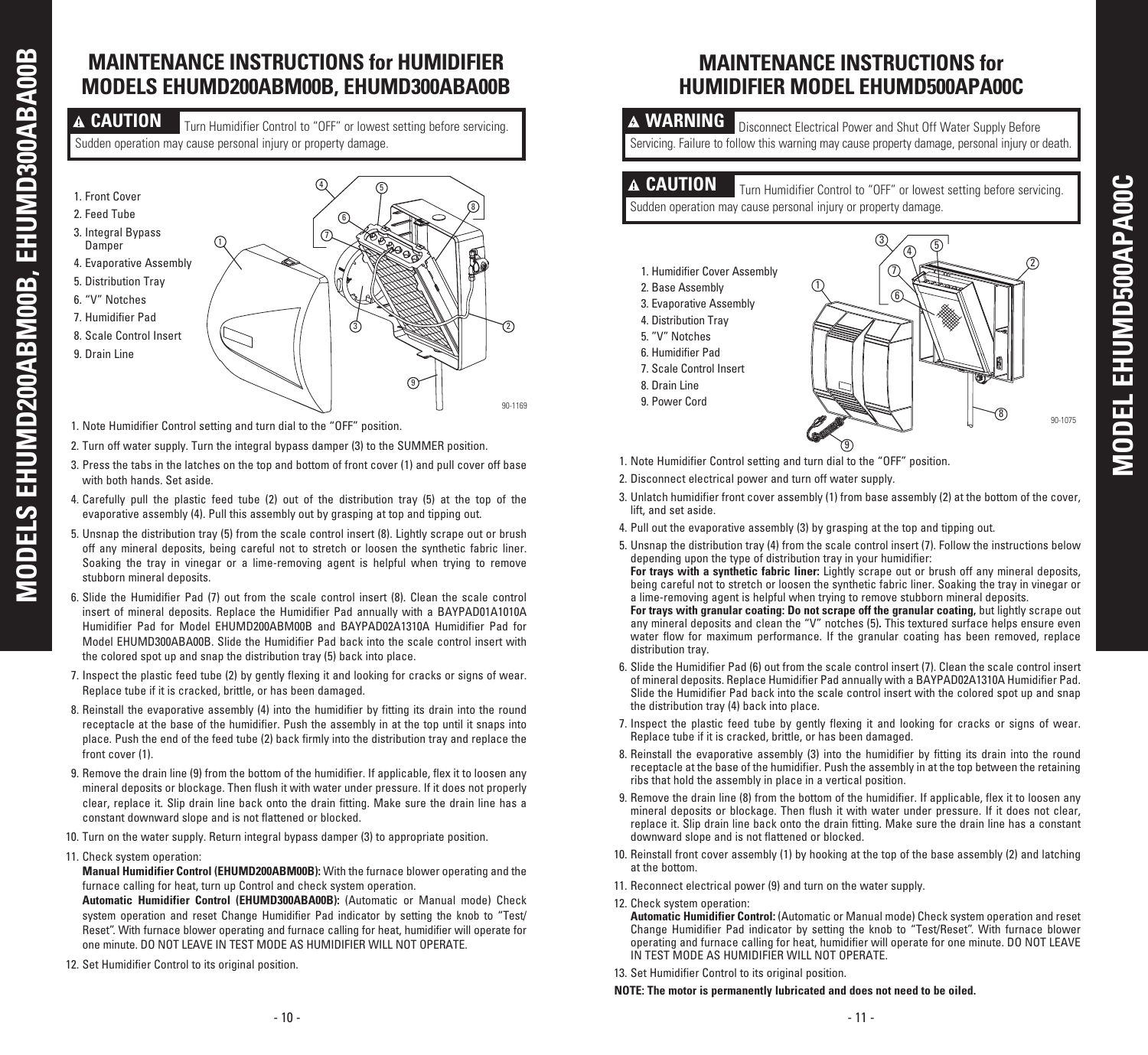**Trane 6200 Troup Highway Tyler, TX 75711-9010**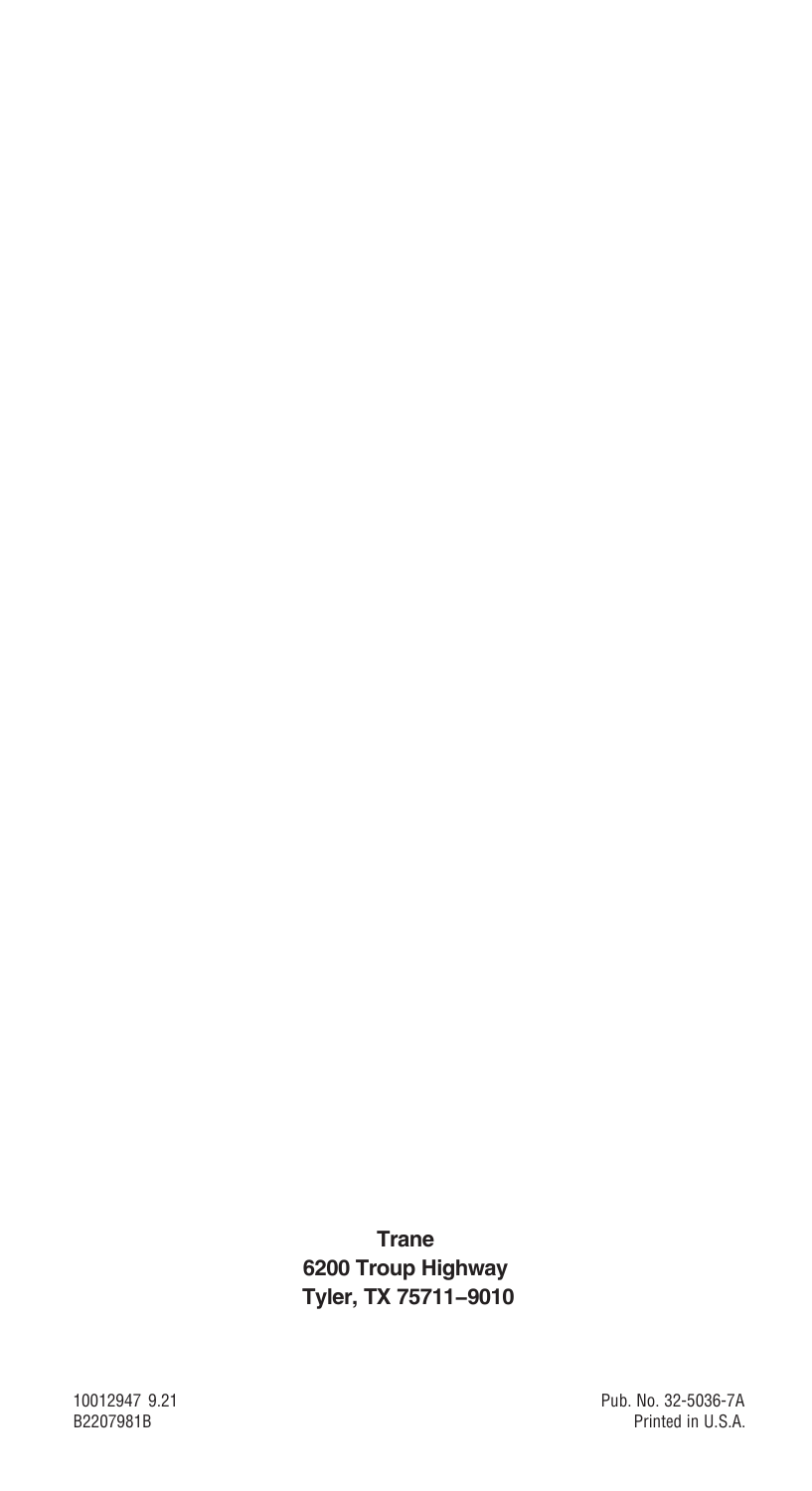# **HUMIDIFICATEURS**

# **MANUEL D'UTILISATION ET D'ENTRETIEN**

**Pour les modèles EHUMD200ABM00B EHUMD300ABA00B EHUMD500APA00C**

Comprend les directives sur la sécurité et le fonctionnement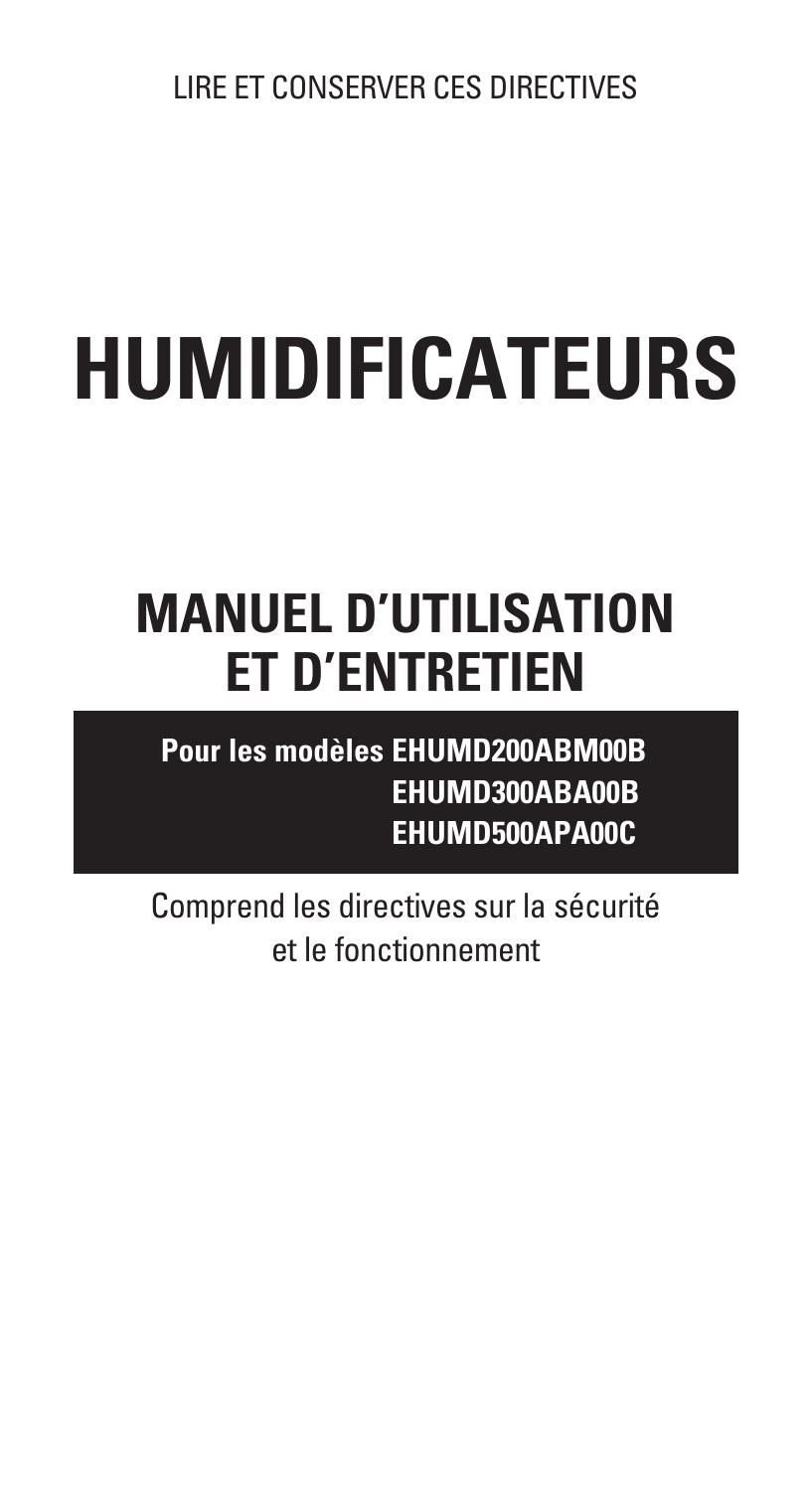# **TABLE DES MATIÈRES**

| Directives d'utilisation<br>• Commande numérique de l'humidificateur4 |
|-----------------------------------------------------------------------|
|                                                                       |
|                                                                       |
|                                                                       |
|                                                                       |
| <b>DIRECTIVES D'ENTRETIEN</b>                                         |

# **INTRODUCTION**

Merci d'avoir récemment acheté notre humidificateur. L'ajout de ce produit à votre système de chauffage et climatisation augmentera votre niveau de confort en ajoutant juste la bonne quantité d'humidité à votre environnement intérieur. Durant la saison de chauffage, votre humidificateur vous permettra non seulement de vous sentir confortable, mais il aidera aussi à protéger votre maison et vos meubles.

Votre nouvel humidificateur est facile à utiliser et facile à vivre. Seul un entretien simple périodique est requis pour en obtenir un fonctionnement optimal. Ce manuel d'utilisation et d'entretien décrira ces étapes, en plus d'autres procédures d'utilisation de base afin que vous puissiez profiter pleinement de votre nouvel humidificateur.

#### **Voici comment votre humidificateur fonctionne :**

Durant l'hiver, votre confort dépend de deux choses : la température idéale et la quantité idéale d'humidité. Votre nouvel humidificateur fournira à votre maison le niveau d'humidité relative intérieur recommandé pour assurer votre confort tout au long de la saison hivernale.

> **Des tampons humidificateurs de rechange sont offerts par votre concessionnaire installateur.**

#### **RISQUE DE DÉCHARGES ÉLECTRIQUES. AVERTISSEMENT**

Débranchez le courant et coupez l'alimentation en eau avant d'effectuer tout service. Le non-respect de cet avertissement peut causer des dommages matériels, des blessures ou la mort.

# **MISE EN GARDE**

## **RISQUE DE BLESSURE.**

Mettez la commande de l'humidificateur à « OFF » (arrêt) ou au réglage le plus bas avant d'effectuer tout service. Un fonctionnement soudain peut causer des blessures ou des dommages matériels.

# **PRINCIPE DU FONCTIONNEMENT**

Votre nouvel humidificateur a été installé pour fonctionner avec votre fournaise. Lorsque la commande de l'humidificateur réclame de l'humidité et que le ventilateur de la fournaise fonctionne, de l'eau s'écoule jusqu'au plateau de distribution situé dans le haut de l'humidificateur. L'eau est distribuée uniformément sur la largeur du plateau et sur le tampon humidificateur. De l'air sec et chaud est déplacé à travers le tampon humidificateur chargé d'humidité où il est transformé en vapeur. Cet air humidifié circule dans votre maison. L'air humidifié aide à réduire l'électricité statique, empêche le dessèchement des meubles en bois, aide à éviter le dessèchement des voies nasales et rend votre maison plus confortable.

#### **Remarques importantes au sujet de votre humidificateur :**

Lorsque l'humidificateur fonctionne, il y aura un petit écoulement continu d'eau vers le drain. N'utilisez pas le robinet-valve à étrier pour réguler le débit d'eau. Le robinet-valve à étrier est conçu pour être complètement ouvert ou fermé.

Bien que votre humidificateur incorpore une action à chasse automatique, une accumulation de minéraux se développera sur le tampon humidificateur au fil du temps. **Pour obtenir une performance sans faille à haute capacité, le tampon humidificateur doit être remplacé chaque année.** 

**Pour les plateaux de distribution de l'eau avec une doublure en tissu synthétique :** La doublure en tissu synthétique fournit un débit d'eau uniforme sur le tampon humidificateur. Il est normal que certains dépôts de minéraux se forment dans le plateau de distribution lorsqu'il sèche entre les cycles d'humidification. Ces dépôts peuvent en fait aider à distribuer l'eau dans le plateau, mais s'ils s'accumulent suffisamment pour bloquer les ouvertures, ils doivent être éliminés comme décrit dans la section « Entretien préventif périodique » de ce manuel.

**Pour les plateaux de distribution de l'eau avec un revêtement granulaire :** Le revêtement situé au fond du plateau de distribution fournit un écoulement d'eau uniforme sur le tampon humidificateur. **Ne nettoyez pas le tartre minéral au fond du plateau de distribution à la fin de la saison d'humidification.** Le tartre fournit en fait une excellente piste que l'eau peut suivre.

©2021 Trane. Tous droits réservés.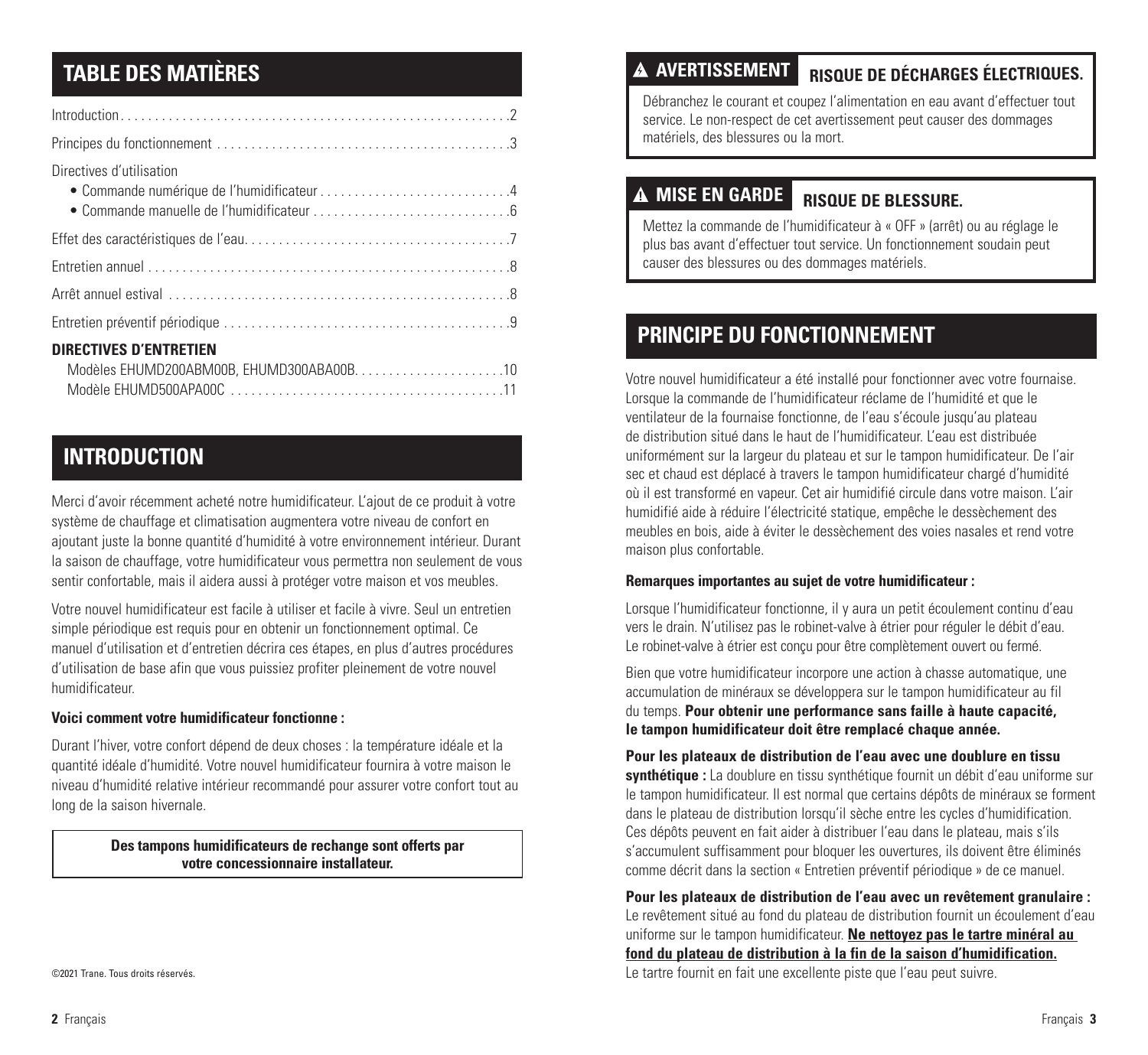# **DIRECTIVES D'UTILISATION**

#### **Modèles EHUMD300ABA00B et EHUMD500APA00C avec commande automatique de l'humidificateur :**

#### (pour la commande manuelle de l'humidificateur – reportez-vous à la page 5)

Votre commande automatique de l'humidificateur est installée dans le conduit de retour d'air froid. Durant la première saison de chauffage, votre commande automatique de l'humidificateur doit être initialement réglée pour correspondre à l'état de votre maison. Veuillez suivre ces étapes pour régler votre commande (reportez-vous à la Figure A).

- 1. Tournez le bouton de réglage à cadran à « 5 », ce qui se trouve dans l'étendue normale. Durant les prochaines 24 à 48 heures, il pourra être nécessaire de régler le cadran pour obtenir plus ou moins d'humidité selon votre confort personnel et les exigences de votre maison. Reportez-vous à « Guide d'utilisation » (Tableau 1).
- 2. Durant la partie la plus froide de la première saison de chauffage, des réglages mineurs pourront être nécessaires. Cela dépend de la construction individuelle de votre maison; reportez-vous au « Guide d'utilisation » (Tableau 1).

| <b>TABLEAU 1 - Guide d'utilisation</b>   |                                                                                                                                                                                                                           |  |  |  |
|------------------------------------------|---------------------------------------------------------------------------------------------------------------------------------------------------------------------------------------------------------------------------|--|--|--|
| État                                     | <b>Solution</b>                                                                                                                                                                                                           |  |  |  |
| <b>Condensation dans</b><br>les fenêtres | Réduisez le réglage sur le cadran de commande d'un<br>incrément à la fois.                                                                                                                                                |  |  |  |
| Manque d'humidité                        | Augmentez le réglage sur le cadran de commande d'un<br>incrément à la fois.                                                                                                                                               |  |  |  |
| l 'humidificateur ne<br>fonctionne pas   | Tournez le cadran jusqu'à « Test ». Assurez-vous que la<br>fournaise et le ventilateur fonctionnent. Si l'humidificateur ne<br>fonctionne toujours pas, consultez votre concessionnaire en<br>climatisation et chauffage. |  |  |  |
| L'humidificateur ne<br>s'arrête pas      | Tournez le cadran jusqu'à « Off » (arrêt). Si l'humidificateur<br>continue de fonctionner, consultez votre concessionnaire en<br>climatisation et chauffage.                                                              |  |  |  |
| Mode test                                | Le fonctionnement du système est vérifié en réglant le bouton<br>sur « Test ». Assurez-vous que la fournaise et le ventilateur<br>fonctionnent. L'humidificateur fonctionnera pendant une minute.                         |  |  |  |

L'humidité relative dans votre maison sera maintenant contrôlée avec exactitude pour répondre à vos besoins et ne devrait pas nécessiter d'autres réglages durant les saisons de chauffage subséquentes. Notez le réglage du cadran au cas où vous déplaceriez temporairement le bouton pour effectuer l'entretien annuel de l'humidificateur.



**AUTOMATIC MODE** 

90-1054

Votre humidificateur automatique est un système à haute précision qui gardera avec exactitude l'humidité relative dans votre maison. Pour chaque 1 °F (0,5 °C) de variation de température intérieure, la commande règle automatiquement l'humidité relative (HR) intérieure de 1/2 %. Si vous désirez déterminer l'HR dans votre maison, suivez ces étapes :

- 1. Déterminez la température extérieure.
- 2. Activez le ventilateur de la fournaise en réglant l'interrupteur du ventilateur de votre thermostat à « On » (marche) ou en réglant votre thermostat à une température supérieure.
- 3. Tournez le cadran de la commande de l'humidificateur à la position « Off » (arrêt). Ensuite, tournez lentement le cadran dans le sens horaire jusqu'à ce que vous entendiez la vanne électromagnétique « cliquer » en marche. Ensuite, tournez lentement le cadran dans le sens antihoraire jusqu'à ce que vous entendiez la vanne électromagnétique « cliquer » pour s'arrêter. À ce moment, prenez note du réglage du cadran.
- 4. Trouvez le réglage de votre cadran dans le tableau 2. Suivez le réglage du cadran vers la droite jusqu'à l'intersection avec la température extérieure actuelle. Il s'agit de l'humidité relative dans votre maison dans les conditions existantes.
- 5. Remettez le thermostat et la commande de l'humidificateur à leurs réglages originaux.

|                   |              | Température extérieure (°C) |       |       |      |      |    |
|-------------------|--------------|-----------------------------|-------|-------|------|------|----|
|                   |              | $-23$                       | $-18$ | $-12$ | $-7$ | $-1$ | 4  |
|                   | 1            | 10                          | 10    | 10    | 15   | 20   | 25 |
|                   | $\mathbf{2}$ | 10                          | 10    | 15    | 20   | 25   | 30 |
| Réglage du cadran | 3            | 10                          | 15    | 20    | 25   | 30   | 35 |
|                   | 4            | 15                          | 20    | 25    | 30   | 35   | 40 |
|                   | 5            | 20                          | 25    | 30    | 35   | 40   | 45 |
|                   | 6            | 25                          | 30    | 35    | 40   | 45   | 45 |
|                   | 7            | 30                          | 35    | 40    | 45   | 45   | 45 |

Comme exemple, si la température extérieure est de -7 °C, et, après l'étape 3, l'humidificateur s'arrête à la position « 5 » sur le cadran, alors l'HR dans votre maison est de 35 %.

L'humidificateur automatique contrôlera avec exactitude l'humidité dans votre maison jusqu'à une HR maximale de 45 % et minimale de 10 %. Les valeurs de la température extérieure et des réglages du cadran peuvent se trouver entre ou à l'extérieur des valeurs indiquées dans le tableau 2. Dans ces cas, vous ne pouvez qu'estimer approximativement l'HR réelle dans votre maison.

## **TABLEAU 2 – Guide d'humidité relative en %**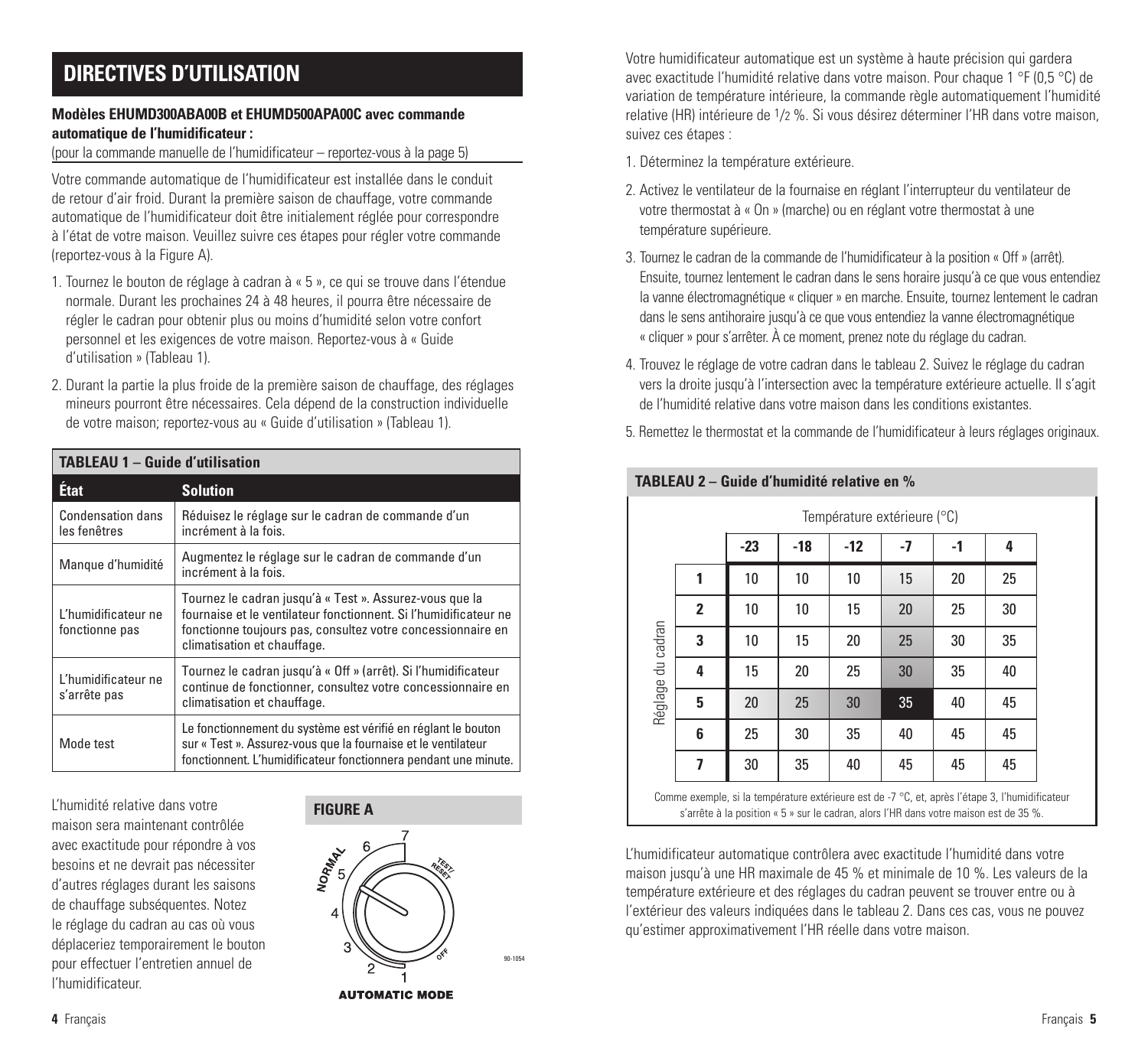Pour vérifier le fonctionnement de l'humidificateur, notez le réglage de la commande et réglez la commande automatique de l'humidificateur au mode de test lorsque le moteur du ventilateur de la fournaise fonctionne. L'eau s'écoulera dans l'humidificateur pendant une minute, puis il s'arrêtera. Cela permet de vous assurer que l'humidificateur fonctionne correctement. Ne laissez pas la commande en mode test puisque l'humidificateur ne fonctionnera pas. Remettez la commande à son réglage original.

#### **Modèle EHUMD200ABM00B avec commande manuelle de l'humidificateur ou modèle EHUMD300ABA00B et EHUMD500APA00C avec commande automatique de l'humidificateur en mode manuel :**

(pour la commande automatique de l'humidificateur – reportez-vous à la page 3)

La commande manuelle de l'humidificateur est installée soit dans la zone habitable (habituellement près du thermostat) ou dans le retour d'air froid. Votre commande automatique de l'humidificateur est installée dans le conduit de retour d'air froid. Il est important d'anticiper une baisse de température extérieure et de réduire le réglage en conséquence pour éviter toute condensation excessive. Par exemple, avec une température extérieure de -7 °C (20 °F), le réglage approprié d'humidité relative sera de 35 %. Si la température doit descendre au-delà de -18 °C (0 °F) le soir en question, réduisez alors simplement le réglage à 25 % plusieurs heures avant le changement de température.

Les réglages recommandés sur la commande de l'humidificateur sont fondés sur des années de recherche (reportez-vous au tableau 3) et d'expérience concernant ce qui est le mieux pour les maisons moyennes. Ces réglages représentent un compromis entre les niveaux d'HR qui seraient les plus désirables pour des raisons de confort et les niveaux d'humidité relative qui sont appropriés pour la protection de votre maison. Par exemple, une HR intérieure d'hiver de 50 % peut être considérée comme étant idéale par certains, mais malheureusement, elle entraînerait probablement des dommages à votre maison. Par conséquent, le fait de respecter les niveaux d'HR recommandés sur la commande de votre humidificateur est une importante mesure de protection. La condensation de l'eau sur la surface intérieure des fenêtres sous la forme de brume ou de givre est habituellement une indication que l'humidité relative est trop élevée. Cette même condensation peut survenir à d'autres endroits dans votre maison avec la possibilité de causer des dommages.

#### **TABLEAU 3 – Humidité relative extérieure/intérieure**

| <b>Température extérieure</b> | <b>HR recommandée</b> |
|-------------------------------|-----------------------|
| $+4.4 °C$                     | 45 %                  |
| $-1.1$ °C                     | 40 %                  |
| $-6.7 °C$                     | 35 %                  |
| $-12.2 °C$                    | 30 %                  |
| $-17.8 °C$                    | 25 %                  |
| $-23.3$ °C                    | 20 %                  |
| $-41.8 °C$                    | 15 %                  |

La commande de l'humidificateur est un instrument de précision qui peut être utilisé pour déterminer avec précision l'HR dans votre maison durant l'hiver. Tournez le cadran au réglage le plus bas, puis inversez la direction du cadran lentement jusqu'à ce que vous entendiez un « clic ». À ce moment, lisez l'HR sur le cadran. Cela sera très près de l'HR actuelle dans votre maison.

Pour vérifier le fonctionnement de l'humidificateur, réglez la commande de l'humidificateur au-dessus du point du clic, en vous assurant que le robinet-valve d'eau est ouvert et que l'humidificateur est alimenté en électricité. Généralement, la fournaise et le moteur du ventilateur doivent fonctionner pour que la commande de l'humidificateur fonctionne. Après que l'humidificateur ait fonctionné pendant plusieurs minutes et que de l'eau entre dans l'humidificateur et sorte dans le drain, réduisez le réglage de la commande de l'humidificateur sous le point de clic et l'humidificateur devrait automatiquement s'arrêter. Maintenant, réglez le cadran de commande de l'humidificateur selon l'humidité relative intérieure recommandée, en fonction de la température extérieure. Suivez les réglages suggérés avant une baisse de la température extérieure.

#### **Renseignements supplémentaires**

Assurez-vous de garder les registres de foyer fermés lorsqu'ils ne sont pas utilisés. Ils fournissent une excellente voie de sortie pour la chaleur, ainsi que l'humidité. L'humidité est perdue à un rythme encore plus rapide que la chaleur puisque la vapeur d'eau a tendance à rechercher son propre niveau et votre humidificateur ne serait pas capable de la remplacer, même lorsqu'il fonctionne à pleine capacité.

Parfois, les activités produisant de l'humidité à l'intérieur, comme le séchage des vêtements, la cuisson, les douches, etc., peuvent augmenter l'humidité relative au-delà de ce qu'elle devrait être, même si l'humidificateur ne fonctionne pas. Encore une fois, des indices sont la condensation ou le givre sur les surfaces froides comme les fenêtres, les portes, les murs, etc. Si une telle condensation persiste pendant plusieurs heures, votre maison doit être aérée pour dissiper l'humidité excédentaire possiblement dommageable.

# **EFFET DES CARACTÉRISTIQUES DE L'EAU**

Votre humidificateur fonctionnera efficacement avec de l'eau chaude, froide, dure ou adoucie mécaniquement. Utiliser l'eau du robinet, même si elle peut être très dure, ou de l'eau adoucie chimiquement, est une des préoccupations communes des propriétaires lorsqu'ils installent un humidificateur. En raison de la conception de l'humidificateur, la plupart de ces solides sont adéquatement contrôlés en les évacuant dans le drain.

L'eau utilisée dans les résidences contient des quantités variables de minéraux. Le résidu restant en raison de l'évaporation de l'eau dure est principalement des composés de calcium et de magnésium et il est habituellement très dur, écailleux et dense.

Le résidu de l'eau adoucie a tendance à être doux et pelucheux et il est plus volumineux que les résidus d'eau dure. La durée utile d'un tampon humidificateur peut être prolongée en utilisant de l'eau dure, mais dans un cas ou l'autre, le tampon humidificateur doit être remplacé une fois par année. C'est la raison pour laquelle un entretien approprié est important et nécessaire. Nous recommandons de l'eau chaude de service de 60 °C (140 °F) au maximum pour les unités de type à drain d'écoulement pour en augmenter la capacité.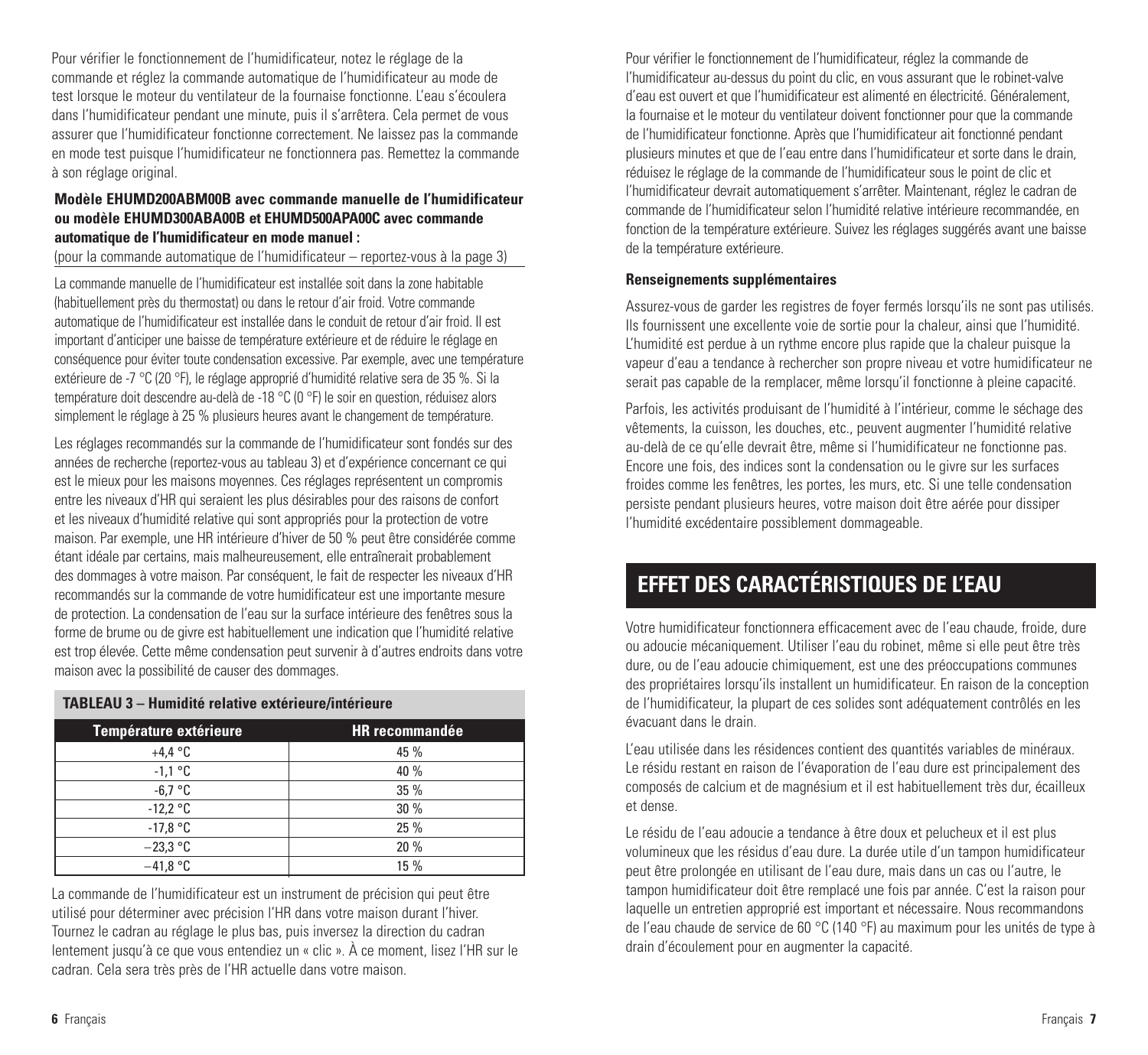# **ENTRETIEN ANNUEL**

#### **Pour obtenir la meilleure performance, nous vous recommandons de remplacer le tampon humidificateur de votre humidificateur une fois par année.**

Pour obtenir un tampon de rechange :

- Appelez votre concessionnaire en chauffage et climatisation.
- Regardez dans les Pages Jaunes sous entrepreneurs en chauffage et climatisation.
- Si aucune des méthodes précédentes ne fonctionne et que vous avez encore besoin d'information, n'hésitez pas à nous écrire ou à nous envoyer un courriel sur notre site Web.

# **ARRÊT ANNUEL ESTIVAL**

Pour les modèles EHUMD200ABM00B, EHUMD300ABA00B fermez le registre de dérivation.

# **COMMANDE AUTOMATIQUE DE L'HUMIDIFICATEUR :**

Les humidificateurs contrôlés par la commande automatique de l'humidificateur ne nécessitent aucun réglage. Fermez l'alimentation de l'eau vers l'humidificateur en fermant le robinet-vanne à étrier.

# **COMMANDE MANUELLE DE L'HUMIDIFICATEUR :**

Pour les humidificateurs contrôlés par une commande manuelle de l'humidificateur, tournez simplement la commande jusqu'à la position « Off » (arrêt). Coupez l'alimentation en eau vers l'humidificateur en fermant le robinetvanne à étrier.

# **ENTRETIEN PRÉVENTIF PÉRIODIQUE**

# **AVERTISSEMENT** Débranchez le courant et coupez

l'alimentation en eau avant d'effectuer tout service. Le non-respect de cet avertissement peut causer des dommages matériels, des blessures ou la mort.

**MISE EN GARDE** Mettez la commande de l'humidificateur à « OFF » (arrêt) ou au réglage le plus bas avant d'effectuer tout service. Un fonctionnement soudain peut causer des blessures ou des dommages matériels.

REMARQUE : L'inspection et l'entretien périodiques de votre système de chauffage au complet sont importants pour un fonctionnement efficace et sécuritaire. Votre entrepreneur en chauffage devrait examiner votre humidificateur en même temps.

Tous les modèles sont munis d'une crépine d'eau en ligne et d'un orifice, comme il est illustré ci-dessous. Ces pièces doivent être inspectées et nettoyées périodiquement pour assurer la performance appropriée et continue de l'humidificateur.

## **INSPECTION DE LA CONDUITE D'EAU ET DIRECTIVES DE SERVICE**



- 1. Débranchez l'alimentation électrique jusqu'à la fournaise et coupez l'alimentation en eau.
- 2. Débranchez la conduite d'eau au niveau de l'écrou de compression d'admission.
- 3. Retirez la crépine en ligne de l'intérieur du côté admission du robinet en utilisant un petit clou ou un fil métallique.
- 4. Rincez la crépine en ligne à fond ou remplacez-la par une nouvelle crépine, pièce de service n° SRA00859.
- 5. Rebranchez la conduite d'admission d'eau. **Serrez avec une clé pour empêcher toute fuite.**
- 6. Débranchez le tube d'alimentation en eau au niveau de l'écrou de compression de sortie.
- 7. Examinez le tube d'alimentation en eau (plastique seulement) en le courbant légèrement et en recherchant toute fissure ou signe d'usure. Remplacez le tube s'il est craquelé, cassant ou s'il a été endommagé.
- 8. Retirez l'orifice du tube d'alimentation en eau en cuivre ou en plastique et assurez-vous que cette petite ouverture ne soit pas bouchée.

 9. Replacez l'orifice et rebranchez le tube d'alimentation en eau. **Serrez avec une clé pour empêcher toute fuite.**

10. Retirez la conduite d'évacuation au fond de l'humidificateur. Le cas échéant, courbez-la pour déloger tout dépôt de minéraux ou toute obstruction. Rincez la conduite d'évacuation avec de l'eau sous pression pour éliminer tout débris et replacez-la dans le raccord du drain. Si la conduite d'évacuation ne se nettoie pas correctement, remplacez-la. Examinez la conduite d'évacuation pour vous assurer qu'elle a une pente descendante constante et qu'elle n'est pas aplatie ou bloquée.

11. Ouvrez l'alimentation en eau et rebranchez l'électricité vers la fournaise.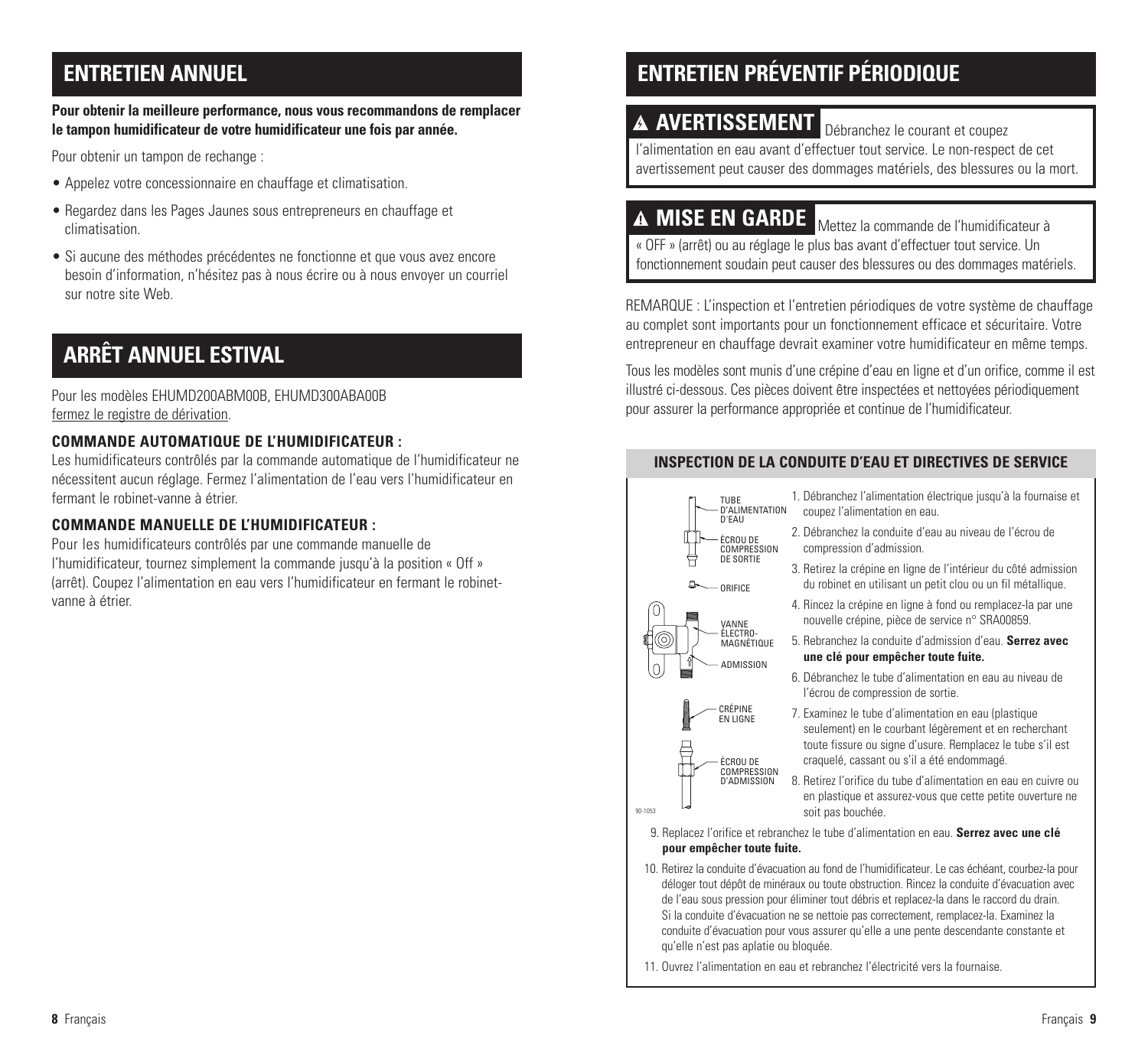# **DIRECTIVES D'ENTRETIEN POUR LES HUMIDIFICATEURS MODÈLES EHUMD200ABM00B, EHUMD300ABA00B**

**MODÈLES EHUMD200ABM00B, EHUMD300ABA00B**

EHUMD200ABM00B,

**MODÈLES** 

EHUMD300ABA00B

**MISE EN GARDE** Mettez la commande de l'humidificateur à « OFF » (arrêt) ou au réglage le plus bas avant d'effectuer tout service. Un fonctionnement soudain peut causer des blessures ou des dommages matériels.

- $(9)$ 6 3  $\circledR$ 8 5 2 1 4 1. Couvercle avant 2. Tube d'alimentation 3. Registre de dérivation intégré 4. Ensemble d'évaporation 5. Plateau de distribution 6. Encoches en « V » 7. Tampon humidificateur 8. Élément d'élimination des dépôts 9. Conduite d'évacuation 90-1169
- 1. Notez le réglage de la commande de l'humidificateur et tournez le cadran à la position « OFF » (arrêt).
- 2. Coupez l'alimentation en eau. Tournez le registre de dérivation intégré (3) à la position « SUMMER » (été).
- 3. Appuyez sur les onglets des loquets sur la partie supérieure et inférieure du couvercle avant (1) et tirez le couvercle hors de la base avec les deux mains. Mettez de côté.
- 4. Tirez soigneusement le tube d'alimentation en plastique (2) hors du plateau de distribution (5) sur la partie supérieure de l'ensemble d'évaporation (4). Sortez cet ensemble en l'agrippant sur le dessus et en le basculant.
- 5. Sortez le plateau de distribution (5) de l'élément d'élimination des dépôts (8). Grattez ou brossez légèrement tout dépôt de minéraux en prenant soin de ne pas étirer ou dégager la doublure en tissu synthétique. Faire tremper le plateau dans du vinaigre ou un agent d'élimination de chaux est utile lorsque vous tentez d'éliminer des dépôts de minéraux rebelles.
- 6. Glissez le tampon humidificateur (7) hors de l'élément d'élimination des dépôts (8). Éliminez les dépôts de minéraux de l'élément d'élimination des dépôts. Remplacez le tampon humidificateur chaque année par un tampon humidificateur BAYPAD01A1010A pour le modèle EHUMD200ABM00B et un tampon humidificateur BAYPAD02A1310A pour le modèle EHUMD300ABA00B. Replacez le tampon humidificateur sur l'élément d'élimination des dépôts avec la tache de couleur vers le haut et enclenchez le plateau de distribution (5) en place à nouveau.
- 7. Examinez le tube d'alimentation en plastique (2) en le courbant légèrement et en recherchant toute fissure ou signe d'usure. Remplacez le tube s'il est craquelé, cassant ou s'il a été endommagé.
- 8. Réinstallez l'ensemble d'évaporation (4) dans l'humidificateur en glissant son drain dans le réceptacle rond à la base de l'humidificateur. Poussez l'ensemble sur le dessus jusqu'à ce qu'il s'enclenche en place. Poussez l'extrémité du tube d'alimentation (2) fermement dans le plateau de distribution et replacez le couvercle avant (1).
- 9. Retirez la conduite d'évacuation (9) du fond de l'humidificateur. Le cas échéant, courbez-la pour déloger tout dépôt de minéraux ou toute obstruction. Rincez-la ensuite avec de l'eau sous pression. Si elle ne se dégage pas correctement, remplacez-la. Replacez la conduite d'évacuation dans le raccord du drain. Assurez-vous que la conduite d'évacuation a une pente descendante constante et qu'elle n'est pas aplatie ou bloquée.
- 10. Ouvrez l'alimentation en eau. Remettez le registre de dérivation intégré (3) à la position appropriée.

#### 11. Vérifiez le fonctionnement du système :

- **Commande manuelle de l'humidificateur (EHUMD200ABM00B) :** Avec le ventilateur de la fournaise en marche et l'appareil de chauffage demandant de la chaleur, tournez la commande et vérifiez le fonctionnement du système.
- **Commande automatique de l'humidificateur (EHUMD300ABA00B) :** (mode automatique ou manuel) vérifiez le fonctionnement du système et réinitialisez l'indicateur « Change Humidifier Pad » (remplacer le tampon humidificateur) en réglant le bouton à « Test/Reset ». Avec le ventilateur de la fournaise en marche et la fournaise demandant de la chaleur, l'humidificateur fonctionnera pendant une minute. NE LAISSEZ PAS EN MODE TEST PUISQUE L'HUMIDIFICATEUR NE FONCTIONNERA PAS.
- 12. Réglez la commande de l'humidificateur à sa position originale.

# **DIRECTIVES D'ENTRETIEN POUR L'HUMIDIFICATEUR MODÈLE EHUMD500APA00C**

#### <sup>a</sup> **AVERTISSEMENT** Débranchez le courant et coupez l'alimentation en eau avant

d'effectuer tout service. Le non-respect de cet avertissement peut causer des dommages matériels, des blessures ou la mort.

**A MISE EN GARDE** Mettez la commande de l'humidificateur à « OFF » (arrêt) ou au réglage le plus bas avant d'effectuer tout service. Un fonctionnement soudain peut causer des blessures ou des dommages matériels.

- 1. Assemblage du couvercle
- de l'humidificateur
- 2. Assemblage de la base
- 3. Ensemble d'évaporation 4. Plateau de distribution
- 5. Encoches en « V »
- 6. Tampon humidificateur
- 7. Élément d'élimination des dépôts
- 
- 8. Conduite d'évacuation
- 9. Cordon d'alimentation



- 1. Notez le réglage de la commande de l'humidificateur et tournez le cadran à la position « OFF » (arrêt).
- 2. Débranchez l'électricité et coupez l'alimentation en eau.
- 3. Décrochez l'assemblage du couvercle avant de l'humidificateur (1) de l'assemblage de la base (2) au fond du couvercle, soulevez et mettez de côté.
- 4. Tirez l'ensemble d'évaporation (3) en agrippant le dessus et en le basculant.
- 5. Sortez le plateau de distribution (4) de l'élément d'élimination des dépôts (7). Suivez les directives ci-dessous selon le type de plateau de distribution se trouvant dans votre humidificateur :

 **Pour les plateaux avec une doublure en tissu synthétique :** Grattez ou brossez légèrement tout dépôt de minéraux en prenant soin de ne pas étirer ou dégager la doublure en tissu synthétique. Faire tremper le plateau dans du vinaigre ou un agent d'élimination de chaux est utile lorsque vous tentez d'éliminer des dépôts de minéraux rebelles.

 **Pour les plateaux avec un revêtement granulaire : Ne grattez pas le revêtement granulaire,** mais grattez légèrement tout dépôt de minéraux et nettoyez les encoches en « V » (5)**.** Cette surface texturée aide à assurer un débit d'eau uniforme pour maximiser la performance. Si le revêtement granulaire a été retiré, remplacez le plateau de distribution.

- 6. Glissez le tampon humidificateur (6) hors de l'élément d'élimination des dépôts (7). Éliminez les dépôts de minéraux de l'élément d'élimination des dépôts. Remplacez le tampon humidificateur chaque année par un tampon humidificateur BAYPAD02A1310A. Replacez le tampon humidificateur sur l'élément d'élimination des dépôts avec la tache de couleur vers le haut et enclenchez le plateau de distribution (4) en place à nouveau.
- 7. Examinez le tube d'alimentation en plastique en le courbant légèrement et en recherchant toute fissure ou signe d'usure. Remplacez le tube s'il est craquelé, cassant ou s'il a été endommagé.
- 8. Réinstallez l'ensemble d'évaporation (3) dans l'humidificateur en glissant son drain dans le réceptacle rond à la base de l'humidificateur. Poussez l'ensemble sur le dessus entre les côtes de retenue qui tiennent l'ensemble en place en position verticale.
- 9. Retirez la conduite d'évacuation (8) du fond de l'humidificateur. Le cas échéant, courbez-la pour déloger tout dépôt de minéraux ou toute obstruction. Rincez-la ensuite avec de l'eau sous pression. Si elle ne se dégage pas, remplacez-la. Replacez la conduite d'évacuation dans le raccord du drain. Assurez-vous que la conduite d'évacuation a une pente descendante constante et qu'elle n'est pas aplatie ou bloquée.
- 10. Réinstallez l'assemblage du couvercle avant (1) en l'accrochant sur le dessus de l'assemblage de la base (2) et en le verrouillant au fond.
- 11. Rebranchez l'électricité (9) et ouvrez l'alimentation en eau.
- 12. Vérifiez le fonctionnement du système :
	- **Commande automatique de l'humidificateur :** (mode automatique ou manuel) vérifiez le fonctionnement du système et réinitialisez l'indicateur « Change Humidifier Pad » (remplacer le tampon humidificateur) en réglant le bouton à « Test/Reset ». Avec le ventilateur de la fournaise en marche et la fournaise demandant de la chaleur, l'humidificateur fonctionnera pendant une minute. NE LAISSEZ PAS EN MODE TEST PUISQUE L'HUMIDIFICATEUR NE FONCTIONNERA PAS.

13. Réglez la commande de l'humidificateur à sa position originale.

 **REMARQUE : Le moteur est lubrifié en permanence et n'a pas besoin d'être huilé.**